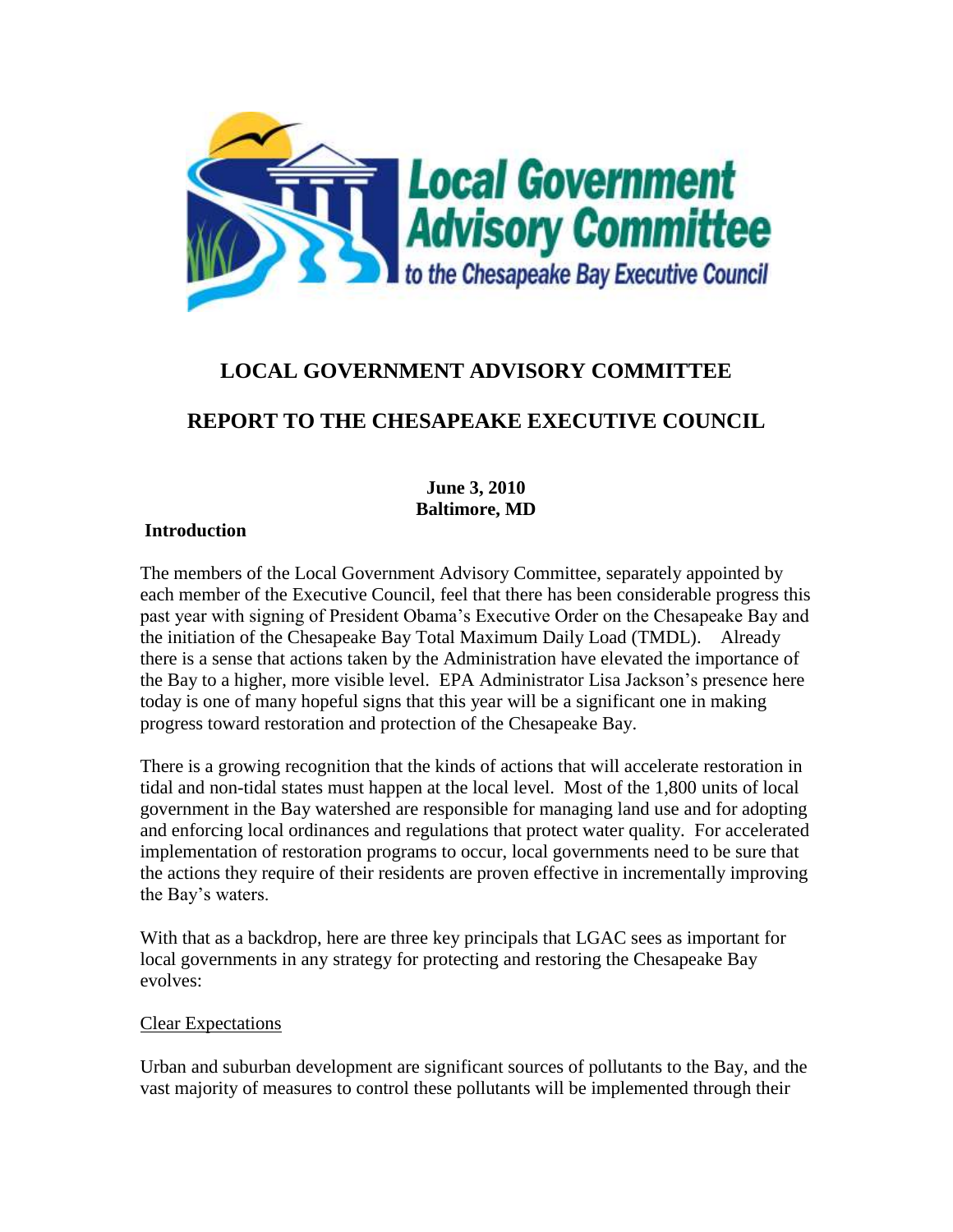Municipal Separate Storm Sewer System (MS4) Programs and through regulations on private development. In order for local governments to plan for the potentially significant increases in workload and cost that will be associated with the Bay restoration effort, EPA and the States need to provide clear expectations regarding the level of effort anticipated, as well as the effective tools for tracking progress toward implementation goals. This clarity will help prioritize the allocation of scarce resources to the most effective projects and will allow measurement of progress towards implementation of restoration goals.

### Consistent Regulations

There are multiple concurrent efforts at the federal level aimed at restoring the Chesapeake Bay. In addition to the Executive Order , the TMDL, and current Senate and House bills being considered, there are a number of state wide initiatives that would improve water quality. The regulatory environment for stormwater and water resources is in a state of flux, and local governments are concerned with inconsistencies between the competing regulatory mandates and lack of a focused effort to coordinate the multiple regulatory initiatives. In order for local governments to successfully meet the mandates to improve water quality, it is imperative that regulations developed at all levels of government be consistent.

#### Committed Funding

Even with clear expectations and consistent regulations, the task of protecting and restoring the Chesapeake Bay will require unprecedented funding if goals are to be met. EPA's own draft report fulfilling Section 202a of the Executive Order estimates the cost of retrofits in existing MS4 communities to about \$7.9 billion per year. Many costs at the local level are already borne by local government taxpayers who are currently facing one of the most difficult national economic times in our history. Local governments and their constituents simply cannot bear the economic burden alone. Increased funding is crucial and must be made available to local governments to help support the efforts to clean up the Chesapeake Bay. For local governments, these three key principals must be considered in the evolution of any strategy to protect and restore the Chesapeake Bay.

Our message continues to be that we need action now, and we need a strong bottoms-up, locally based implementation effort if we are going to meet the goals agreed to in the Obama Executive Order.

Specifically, the Local Government Advisory Committee agrees that three priorities are critical to meeting our objectives:

## **1. Circuit Rider**

**We ask each member of the Executive Council to continue to support the work of our Circuit Rider demonstration projects and look for opportunities to expand the concept where appropriate within each member jurisdiction**.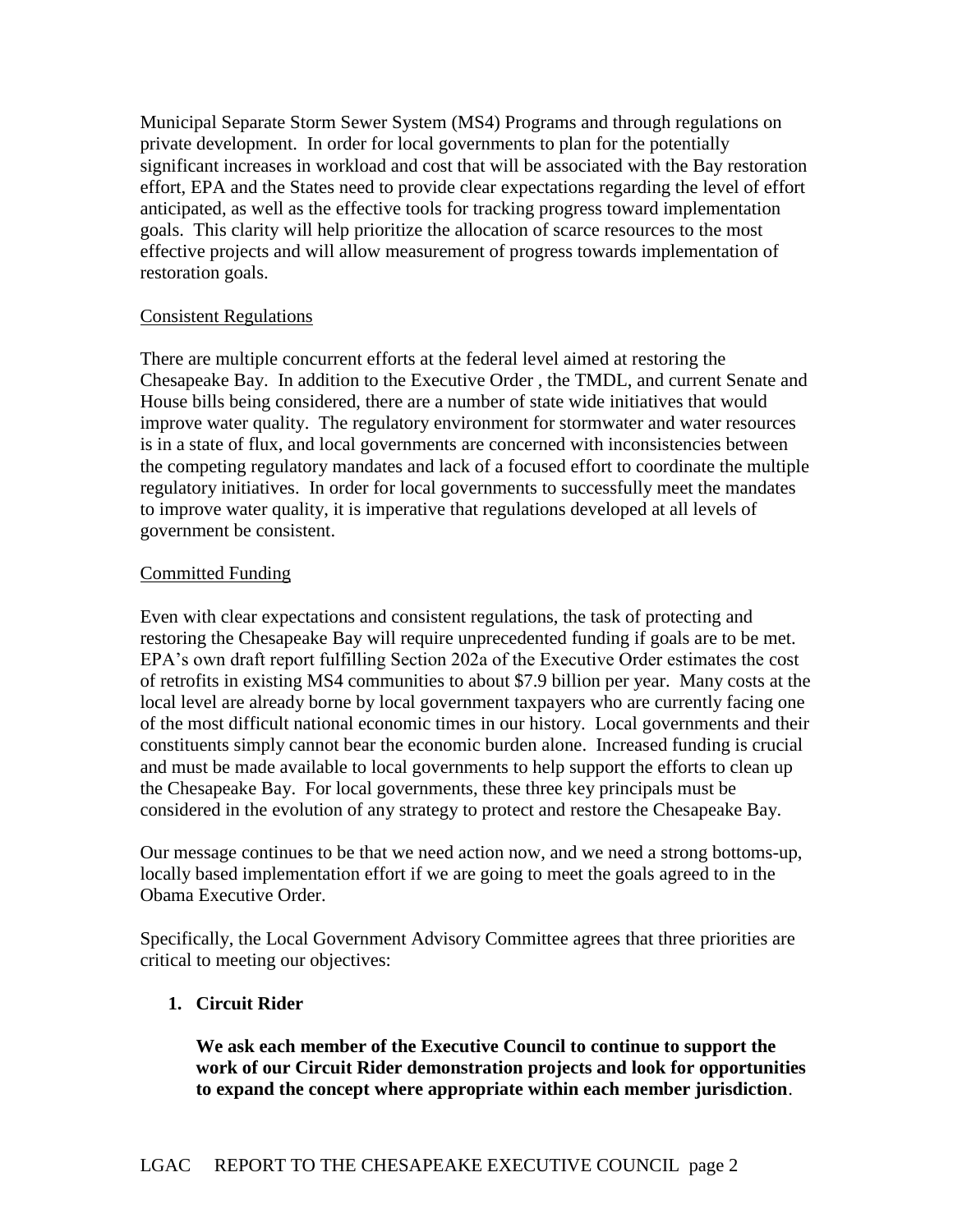- We reported to you in May, 2009, that EPA had funded two Circuit Rider demonstration projects as called for by LGAC. Both approaches promised to overcome the barrier of a lack of technical assistance to help local governments implement effective restoration projects on the ground. Circuit Riders are the action agents who will bring all the federal, state, local, and partnership resources together to make projects happen in local communities.
- We are pleased to report that we now have a first year final report of Alliance for the Chesapeake Bay's York County Circuit Rider Pilot Project. This project features a single person operating within York County, PA, providing technical assistance, grant writing, project coordination and management, and capacity building to the county and the 72 municipalities it contains. LGAC considers the success of the project as proof that the Circuit Rider concept can and should be expanded to other jurisdictions in the Bay watershed. The York County model is particularly suited to the complex local government structure in Pennsylvania, but could be adapted to local governments in other watershed states. In York County, the Circuit Rider has assisted over 40 land owners, written 7 grants with an average success rate of 85%, and assisted 8 municipalities on projects which have reduced over a million pounds of nutrients. (see 2009-2010 Final Report) The model consists of :
	- 1. Community based person at the county level
	- 2. Bottoms up approach providing technical assistance to local governments, stakeholders, and non-profit organizations
	- 3. Locally based, trusted member of the community, familiar with local communities and the interactions between local, state, and federal agencies
	- 4. A catalyst, convener to bring diverse groups of people together to get projects on the ground
	- 5. Knowledgeable of various grant opportunities and the ablility to prepare and administer them
	- 6. Capacity builder through the establishment of multi-group/multiagency team building
	- 7. Coordinator of working groups and committees to address various ongoing issues

 One example from the report is the creation of a York County TMDL working group consisting of a cross section of the community that will eventually provide local input into the development of the state Watershed Implementation Plan.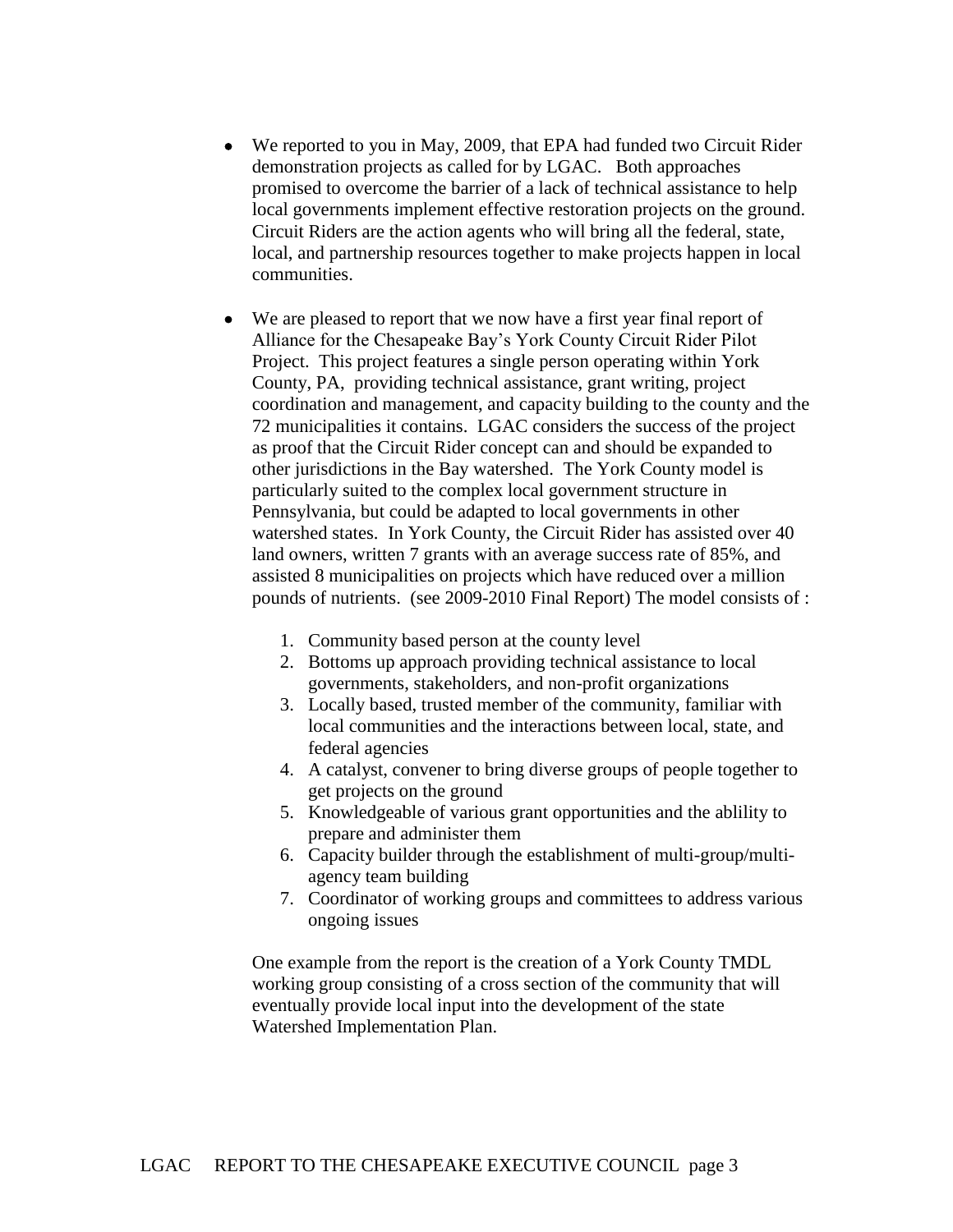- The other pilot project is operated by the Center for Watershed Protection (CWP) and consists of providing technical assistance and support to a variety of communities in Maryland and Virginia. It has assisted both urban and rural jurisdictions on projects ranging from stream restoration and watershed management, to more complex stormwater management projects. The CWP project partners with other organizations such as Chesapeake NEMO, Virginia NEMO, and the Maryland Watershed Collaborative to leverage its technical assistance to communities and jurisdictions who request their services. Nine local governments have requested and received assistance from the CWP Circuit Rider projects. That also includes an educational workshop on stormwater management that focused on elected officials and local government staff. The CWP model for Maryland and Virginia consists of:
	- 1. Providing technical services at no cost or a reduced rate to those requesting services
	- 2. Services provided by experienced CWP staff with expertise as engineers, planners, biologists, ecologists, and researchers
	- 3. Includes working in conjunction with a network of service providers such as Chesapeake NEMO, Virginia NEMO, the Maryland Watershed Assistance Collaborative
	- 4. Nature of the service is tailored to particular needs of the community requesting assistance
	- 5. Requests for support from local governments are vetted by project partners and a coordinated response is planned
	- 6. CWP's technical knowledge can offer key injection into ongoing projects to advance projects more rapidly
	- 7. Educational opportunities are provided to local governments through regional workshops, webinars, and hands-on training
- Both of the Circuit Rider demonstration projects have recorded successful implementation of projects and a higher level of engagement with local governments. Both have met LGAC's expectations of providing technical assistance to local governments as a way to increase the implementation rate of projects aimed at restoring and protecting the Chesapeake Bay. It will be the local government structure and particular local circumstances which determine which model units of local government may want to use across the Bay watershed.

## **2. Stormwater**

**We ask the members of the Executive Council to work in partnership with local governments to develop cost-effective solutions to stormwater issues than must be addressed through the Chesapeake Bay TMDL.**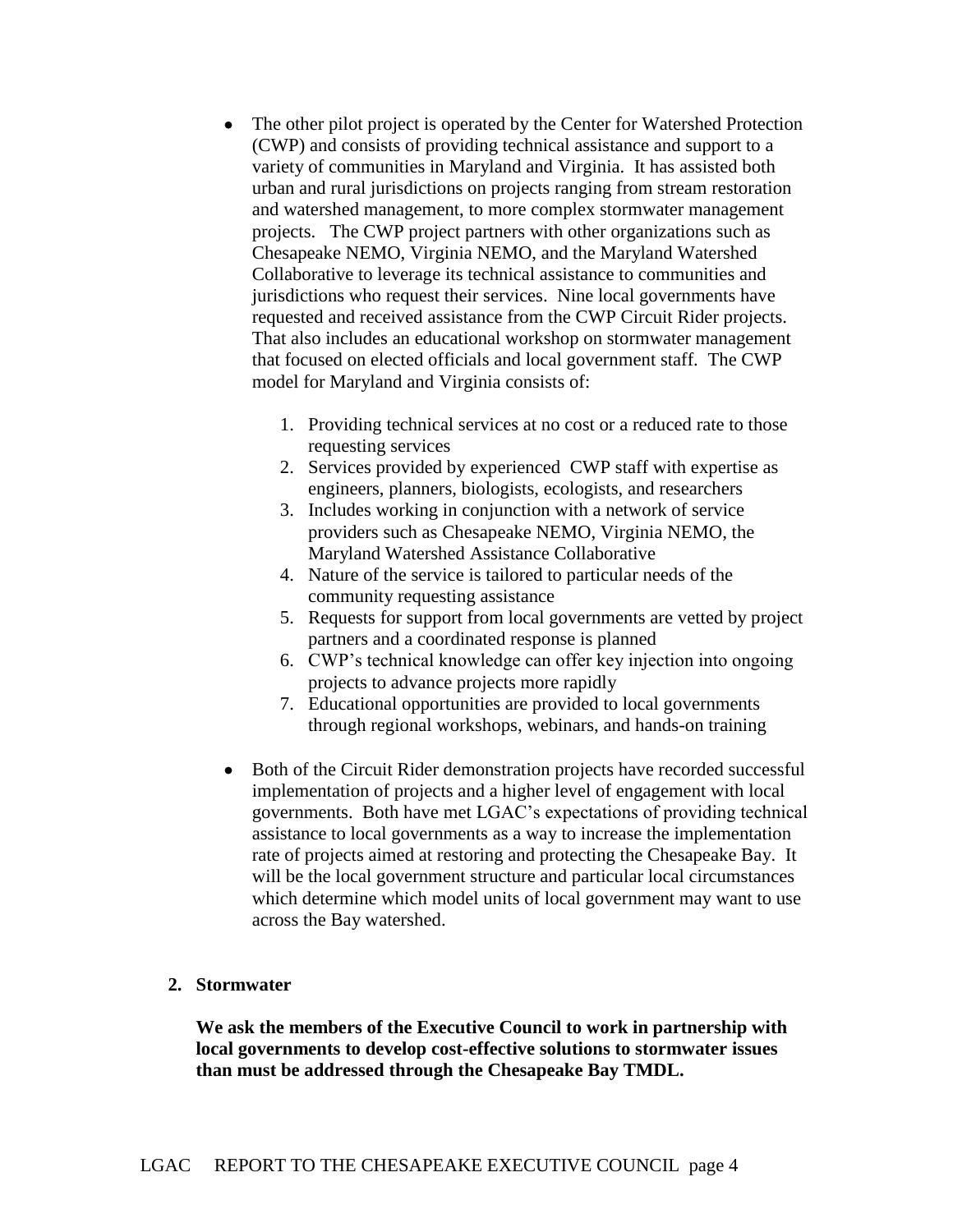- Studies have consistently shown that urban and rural stormwater runoff is the second-largest contributor to nutrient and sediment pollution in the Bay. LGAC recognizes that one of local governments' most critical opportunities to contribute to Bay protection and restoration is in the area of stormwater policy and regulation. The authority given to local government officials to prevent stormwater runoff is one that needs closer examination in the immediate future. Further, the solutions to the stormwater runoff problem are generally costly, especially in urban areas. Additional resources must be made available to local governments and to the development community so that measureable reductions in stormwater runoff are achieved.
- On May 13 of this year, LGAC and the Scientific and Technical Advisory Committee (STAC) held a stormwater workshop to begin to identify exemplary local government stormwater management programs around the country. In a presentation by the nationally recognized Portland, Oregon stormwater management program, Dan Vizzini laid out the principals of their outstanding program:
	- 1. **You have to Restore before you can Sustain.** Overcoming generations of damage to watersheds and water bodies will take a concerted effort and considerable investments over decades. For all that Portland has accomplished, they have just begun to restore and protect their watersheds.
	- 2. **The Whole is Greater than the Sum of the Parts.** It is necessary to break through he strict confines of regulatory silos to develop comprehensive, integrated and adaptive strategies to restore watershed health, based on a comprehensive understanding of watershed conditions, functions and needs.
	- 3. **Stormwater Management is Local, Private and Green.**  Effective stormwater management occurs at the source, mimics natural functions, is integrated into the built environment and is designed to achieve multiple benefits.
	- **4. Make the Case, Show the Numbers.** Transformational change will not come easily or quickly. Good science, engineering, planning and execution are needed to prove cost effectiveness. Overcoming institutional and professional inertia will require measurable objectives and documents performance. Public access to demonstration projects is essential.
	- **5. Build Understanding, Change Professional Cultures, Grow Community Acceptance.** Widespread adoption requires a transformation of thinking and actions by politicians, development professionals, communities, and property owners. Transformational change places a premium on appealing and practical design, quality demonstration projects, proven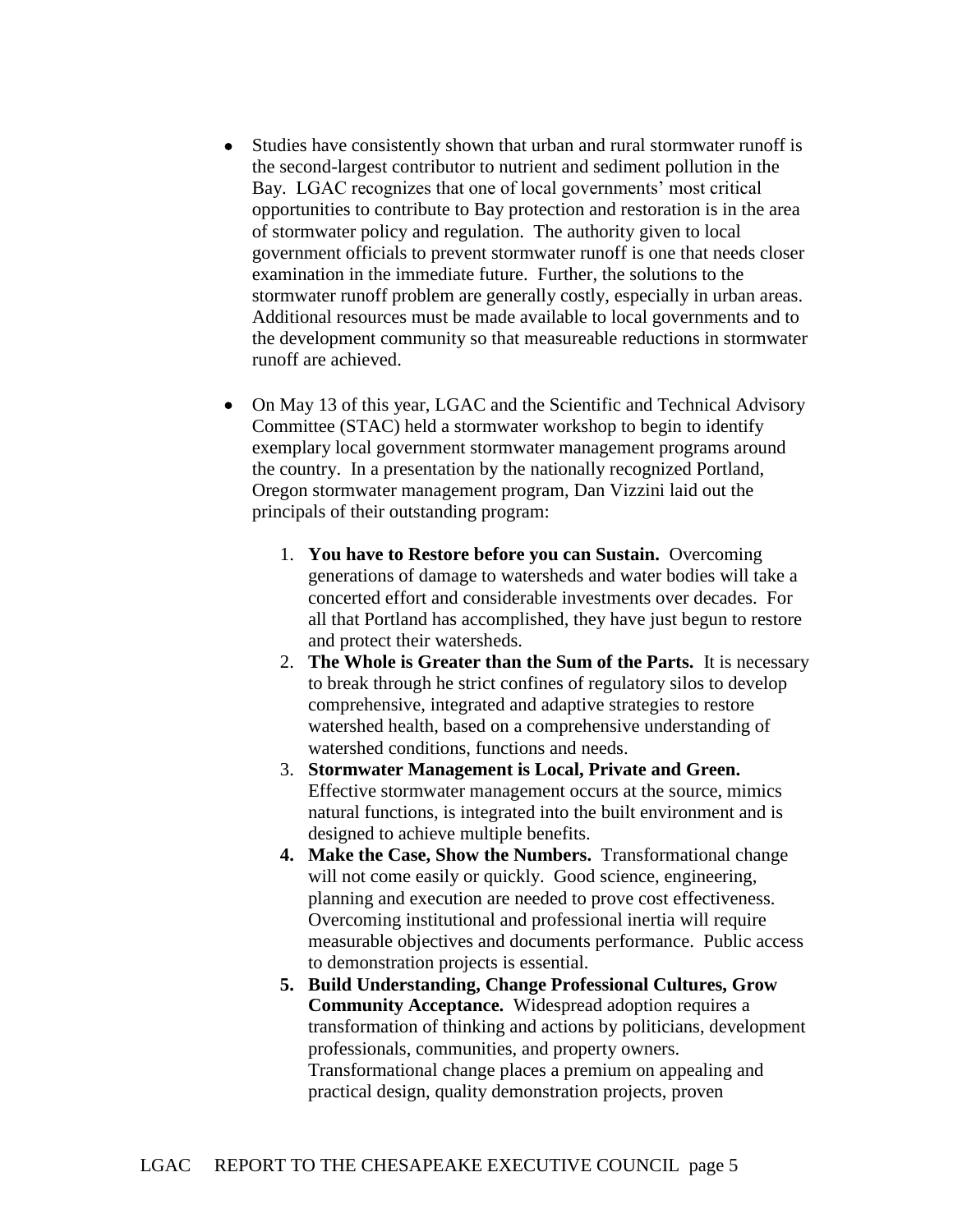performance and cost effectiveness, consistent communications, an inclusive and engaging approach to planning and decision-making and dependable political leadership…sustained over time.

- **6. Private Actions advance Public Goals.** Public regulation and incentives can multiply their impacts if they are leveraged by the widespread adoption of restoration strategies by property owners, communities and the marketplace.
- LGAC and STAC are working on a workshop findings report that will widely distributed throughout the Bay community. That will include recommendations on innovative strategies that will help reduce runoff and restore watersheds. The results of the workshop clearly show that public involvement is the first goal for any successful program. In fact, public involvement should be considered the first Best Management Practice. And that public involvement must be led by consistent political leadership in concert with other community public and private environmental leadership. We discovered that there is a tremendous demand for the kind of workshops that will assist local governments to develop stormwater programs and ways to finance them. LGAC and STAC will continue to provide leadership on this issue.

#### **3. TMDLs**

**During this past year, LGAC worked with EPA, the Bay Program Office, and its partners to develop a TMDL Game Plan for involving local governments in the TMDL public meetings. late in 2009. That plan was carried out in November and December of 2009 when LGAC members helped moderate public meetings in Pennsylvania, Maryland, and the District of Columbia plus some private informational sessions in Virginia. There was a high degree of cooperation with the states and EPA during this early public hearing phase of the TMDL process.** 

**We ask that each member of the Executive Council commit to instructing the appropriate state agency or agencies to have the same full and meaningful degree of cooperation and collaboration with their local governments during the next phase, the development of the state Watershed Implementation Plans (WIP's).**

• There is no more critical and immediate issue for local governments than the development of the Chesapeake Bay-wide Total Daily Maximum Load (TMDL) allocation. LGAC insists that local governments throughout the Bay watershed be more involved in any discussions about implementing TMDLs in the Bay region, especially if, as expected in some states, TMDLs may be allocated down to the city, municipal, or county level in one or more of the jurisdictions in the Bay Agreement.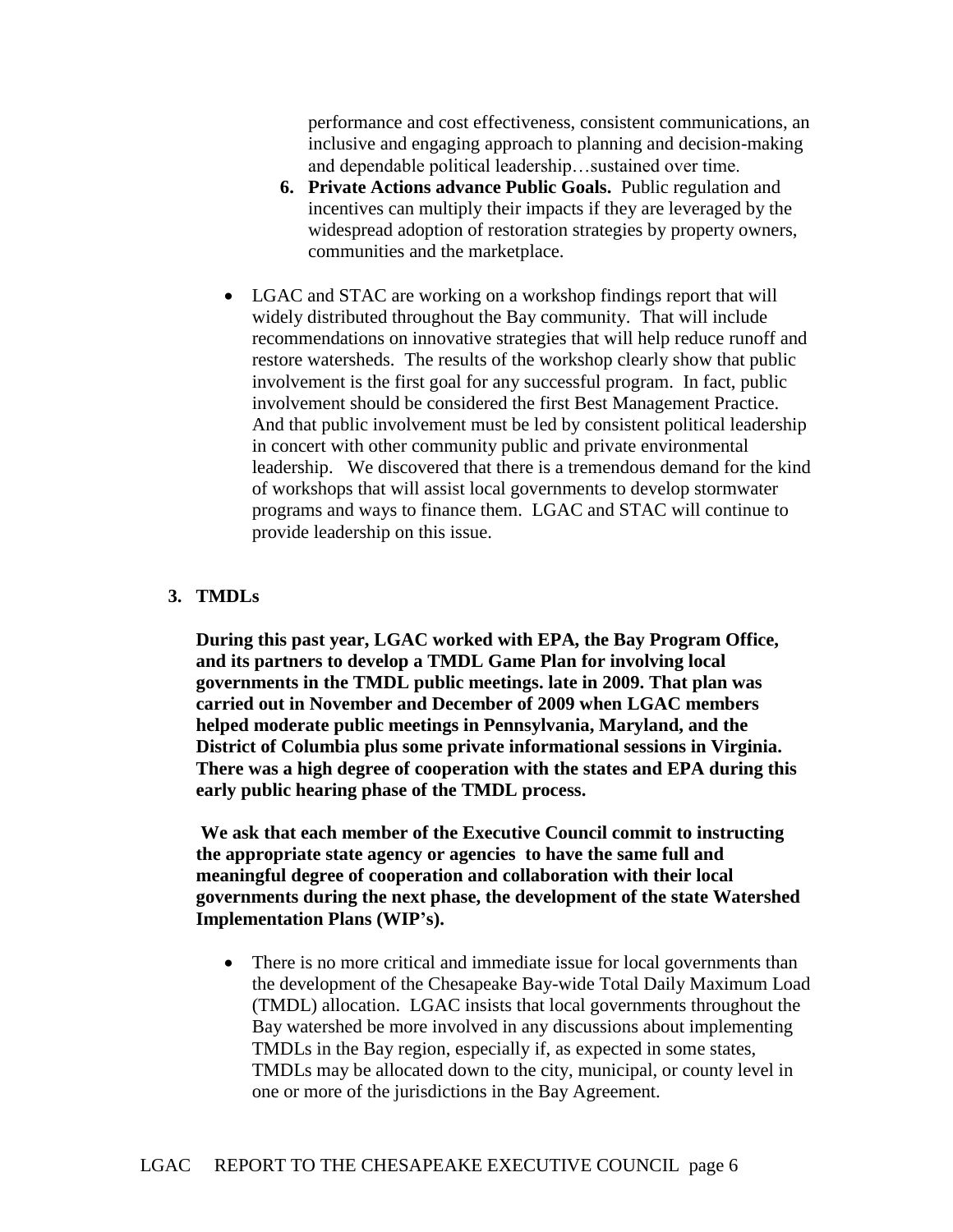- The critical issue in this coming year is the development of state Watershed Implementation Plans (WIPs). Local governments must have a voice in the process of developing the WIP's upon which the final TMDL will be based. EPA has approved several pilot studies in each state that would serve as a model for them to get the information needed to complete the WIP's. LGAC will continue to monitor the pilot studies for the best ways to involve local governments in that process. We want to commend the State of Maryland for creating two pilot projects, one in Anne Arundel County and one in Caroline County, that have aggressively reached out to local government officials. Through a series of timely and regular meetings, both the Maryland Department of the Environment and the Department of Natural Resources have sought local government input and advice as they prepare the Watershed Implementation Plans.
- If local governments are given the responsibility for meeting TMDLs, they must also be given the necessary financial resources and regulatory powers to meet the requirements. Requiring local governments to enforce stricter regulations may force many to enact new fees or raise taxes. That could put local officials in a political bind as well as foster local resistance to a TMDL. We need a shared funding plan that will lead to successful implementation of the Bay-wide TMDLs. We also need to determine the legal liability for failure to implement and meet the TMDLs.

#### **Conclusion**

In the past several months, LGAC has had the opportunity to review the Strategy for Protecting and Restoring the Chesapeake Bay. We recognize, as stated in the strategy, that land conservation is at the crux of both ecological health and community well being. It is also true that many of the most important places may be altered or lost if those "treasured landscapes" are not protected. Therefore, we want to add our endorsement and support to the Chesapeake Treasured Landscape Initiative contained in the final Strategy document issued on May 12 of this year. We look forward to a federal, state, local government, and citizen partnership that will foster stewardship of our treasured landscapes and our most treasured place, the Chesapeake Bay

Finally, as we come closer to accelerating implementation of plans, programs, and projects that will restore and protect the Chesapeake Bay, we seen a need for a new level of collaboration and cooperation between the states and their units of local government. Local governments have been recognized by federal agencies and state governments as key players in the vast partnership that is the Chesapeake Bay Program. For that reason, we request that a small, but significant step be taken by the members of the Executive Council to encourage your state representatives to attend and participate in our quarterly LGAC meetings. We will make a renewed effort to include them on our agendas. As we